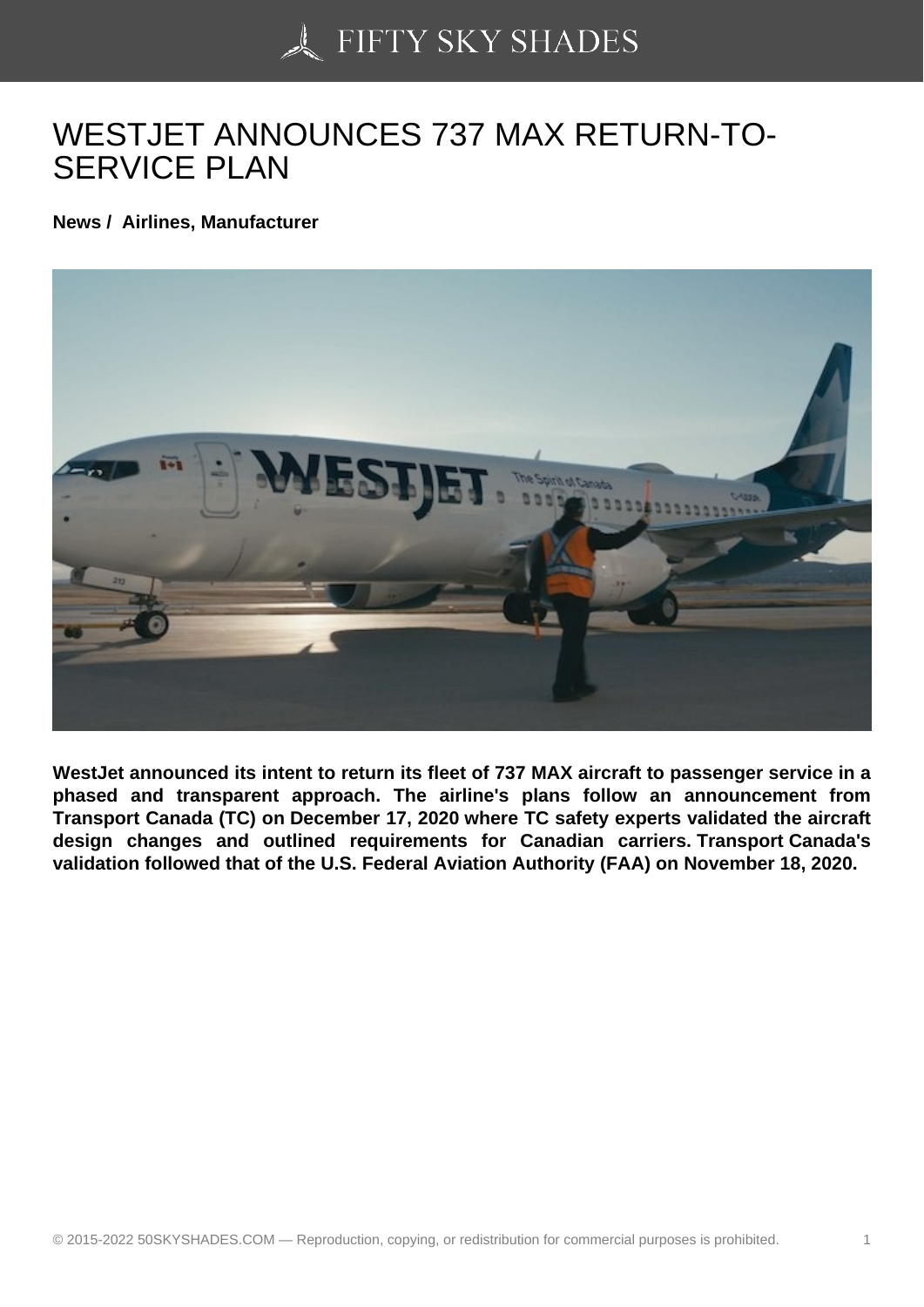

**"As we continue working with Transport Canada on the additional Canadian requirements, our first MAX will be ready to return safely to service as of January 21," said Ed Sims, WestJet President and CEO. "While we don't have final confirmation on when TC will open Canadian airspace to the 737 MAX aircraft, in the interest of transparency we are sharing our intent to fly once this confirmation is received."**

**"The FAA, the European Union Aviation Safety Agency and numerous other regulatory bodies around the world have spent more than a year examining the MAX aircraft to provide recommended changes to software, pilot training and maintenance requirements. We are confident with the changes they have mandated," continued Sims. "In particular, the deliberate, detailed and independent scrutiny applied by Transport Canada's National Aircraft Certification team, which prescribed additional requirements to pilot procedures and training, provides further confidence in the aircraft and its safe return."**